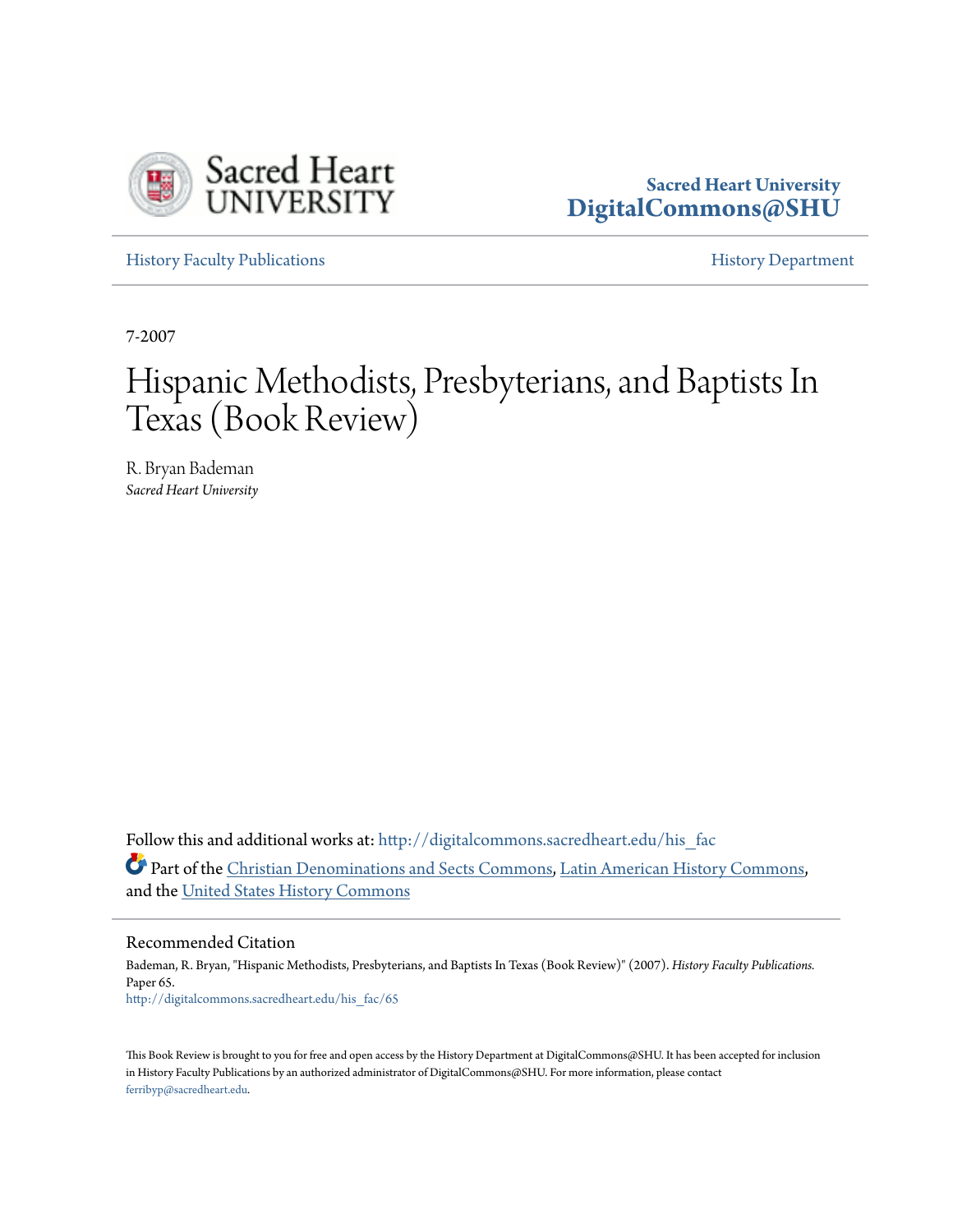2007<br>Book Reviews<br>clament emerge the newly obtained a lettings destined to influence their incomen element among the newly absorbed Latinos destined to influence their incorporation into U.S. society—their Spanish-Indian-African racial and religious hybridity. The next two chapters describe the experiences of Mexican Americans in San Antonio and of Puerto Ricans in New York from the late nineteenth century to the <sup>1</sup> 930s, pointing out ways in which Catholicism promoted community-building and ties to their homelands. An examination of four powerful figures between 1940 and 1965—Archbishop Robert Lucey of San Antonio, Cardinal Francis Spellman of New York, and Cardinals Samuel Stritch and Albert Meyer of Chicago, who "assumed unprecedented powers in addressing issues brought on by Latin American migration and settlement beyond merely parochial concerns" (p. 91)—follows. In a chapter spanning 1959 to the present, Badillo explains the development of "exile" Catholicism" (p. 92) among Cuban Americans in Miami, a blend of religiosity and fervent anti-Castro nationalism whose dominance has begun to weaken in the face of generational change coupled with Miami's more diverse immigration patterns of recent years.

The last three chapters focus largely on globalization, religion, and ethnicity and how these have become increasingly intertwined in the post-1965 era. One chapter is a case study that examines these issues among Mexican Americans and Puerto Ricans in Chicago; here Badillo uses short ethnographies to good effect, putting a human face on the complexities and interrelatedness of Latino social mobility, transnational experiences, and faith traditions. Similar concerns are the focus ofthe next chapter, however, with an eye toward comparing and explaining the successes and failures of Catholic civic activism in San Antonio and New York. In the final chapter, Badillo extends his discussion to other cities and regions. The effects ofVatican II reforms, an increased and diverse Latin American immigration, the rise of Latino Protestantism, and the forces of urbanization and globalization, the author concludes, have created a new model of immigrant church within U.S. Catholicism, one which generally tends to regenerate homeland-specific ethnicities and resists "church policies designed to promote Latino 'panethnicity' for the sake of administrative and economic efficiency" (p. 201).

Some readers will fault the author for giving so much play to what he himself calls "top-down episcopal leadership" (p. xx) at the expense of developing other perspectives, especially a more gendered one. Nonetheless, the author has synthesized important scholarship and mined primary sources to produce a resource that will be useful to novice and specialist alike. will be useful to novice and specialist alike.<br>University of Texas at Arlington Roberto R. Treviño

Hispanic Methodists, Presbyterians, and Baptists in Texas. By Paul Barton. (Austin: University of Texas Press, 2006. Pp. 256. Illustrations, figures, appendixes, notes, bibliography, index. ISBN 029271291X.  $$50.00$ , cloth. ISBN 0292713355. \$19-95. paper.)

Much of the religious historiography of the Mexican-American borderlands naturally concerns Roman Catholicism. But of course this scholarly focus should